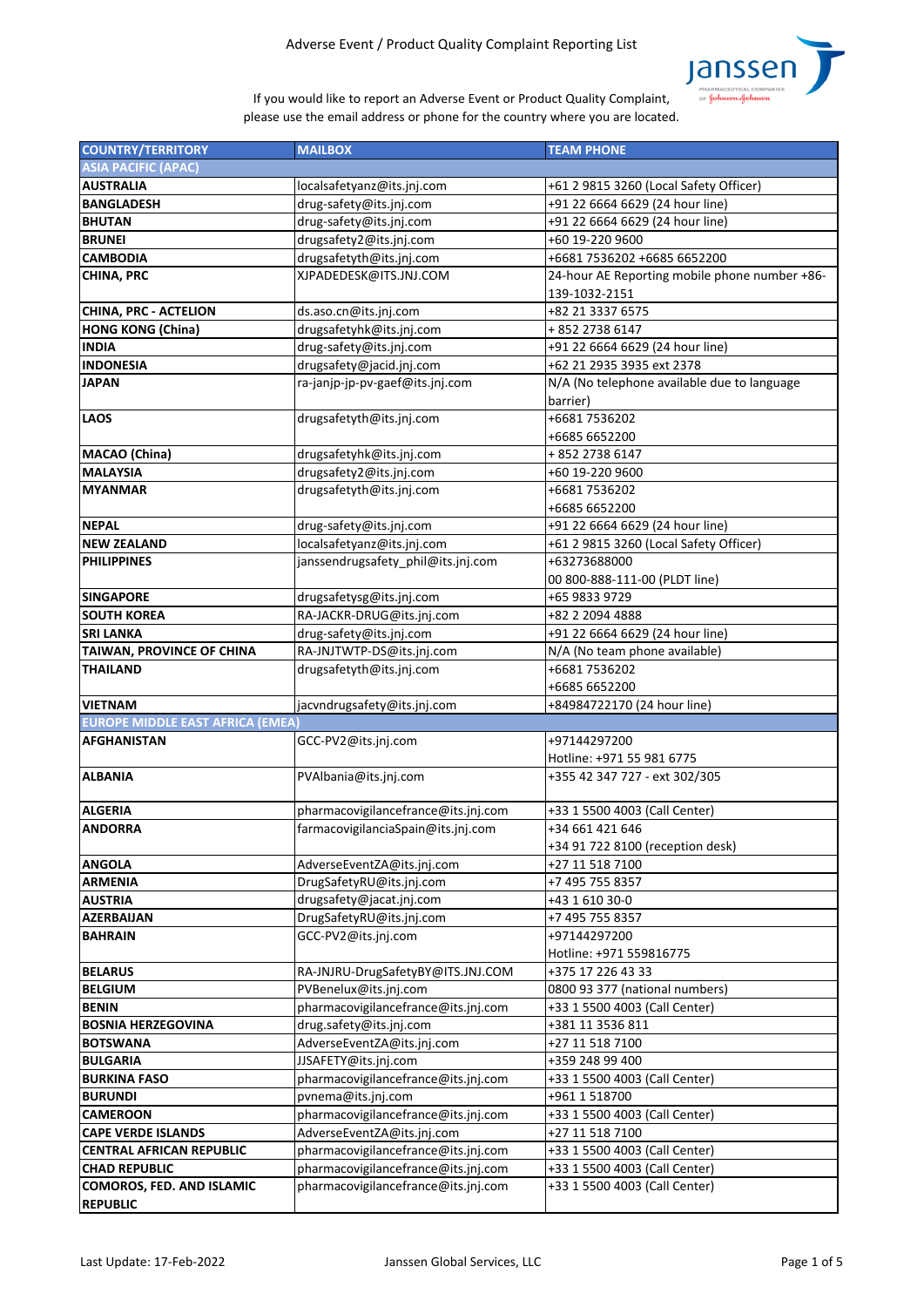

| <b>COUNTRY/TERRITORY</b>             | <b>MAILBOX</b>                      | <b>TEAM PHONE</b>                              |
|--------------------------------------|-------------------------------------|------------------------------------------------|
| <b>CONGO</b>                         | pharmacovigilancefrance@its.jnj.com | +33 1 5500 4003 (Call Center)                  |
| <b>CONGO, THE DEMOCRATIC</b>         | pvnema@its.jnj.com                  | +961 1 518700                                  |
| <b>REPUBLIC OF THE</b>               |                                     |                                                |
| <b>CROATIA</b>                       | JJSafety@jnjcr.jnj.com              | +385 16610700 (reception desk)                 |
|                                      |                                     | +385 16610776 (Local Safety Officer)           |
| <b>CYPRUS</b>                        | Farmaco@its.jnj.com                 | +302108090640 (Local Safety Officer)           |
|                                      |                                     | +302108090725 (Local Safety Officer back-up)   |
|                                      |                                     | PV dedicated 24hr phone line: +30 6974800729   |
|                                      |                                     |                                                |
| <b>CZECH REPUBLIC</b>                | Farmakovigilance@its.jnj.com        | +420 227 012 227 (reception)                   |
| <b>DENMARK</b>                       | drugsafetynordic@its.jnj.com        | +46 86 265 000 (operator)                      |
|                                      |                                     | +46 86 265 079 (Local Safety Officer)          |
| <b>DJIBOUTI</b>                      | pharmacovigilancefrance@its.jnj.com | +33 1 5500 4003 (Call Center)                  |
| <b>EGYPT</b>                         | JACEG-PV@its.jnj.com                | +20 1000629760                                 |
| <b>EQUATORIAL GUINEA</b>             | pharmacovigilancefrance@its.jnj.com | +33 1 5500 4003 (Call Center)                  |
| <b>ERITREA</b>                       | JACEG-PV@its.jnj.com                | +20 1000629760                                 |
| <b>ESTONIA</b>                       | drugsafetybaltics@its.jnj.com       | +370 5 2786866 (Local Safety Officer Baltics)  |
|                                      |                                     | +371 67 893 561 (back-up Local Safety Officer  |
|                                      |                                     | <b>Baltics</b> )                               |
| <b>ETHIOPIA</b>                      | JACEG-PV@its.jnj.com                | +20 1000629760                                 |
| <b>FINLAND</b>                       | drugsafetynordic@its.jnj.com        | +46 86 265 000 (operator)                      |
|                                      |                                     | +46 86 265 079 (Local Safety Officer)          |
| <b>FRANCE</b>                        | pharmacovigilancefrance@its.jnj.com | +33 1 5500 4003 (international)                |
|                                      |                                     | 0800 25 50 75 (national)                       |
| <b>FRENCH GUIANA</b>                 | pharmacovigilancefrance@its.jnj.com | +33 1 5500 4003 (Call Center)                  |
| <b>FRENCH POLYNESIA</b>              | pharmacovigilancefrance@its.jnj.com | +33 1 5500 4003 (Call Center)                  |
| <b>FRENCH SOUTHERN TERRITORIES</b>   | pharmacovigilancefrance@its.jnj.com | +33 1 5500 4003 (Call Center)                  |
| <b>GABON</b>                         | pharmacovigilancefrance@its.jnj.com | +33 1 5500 4003 (Call Center)                  |
| <b>GAMBIA</b>                        | pvnema@its.jnj.com                  | +961 1 518700                                  |
| <b>GEORGIA</b>                       | DrugSafetyRU@its.jnj.com            | +7 495 755 8357                                |
| <b>GERMANY</b>                       | PVGer@its.jnj.com                   | +49 2137 955 6291                              |
| <b>GHANA</b>                         | PVGHANA@its.jnj.com                 | +233 244851014 (Local Safety Officer)          |
|                                      |                                     | +234 9062519191 (Local Safety Officer back-up) |
|                                      |                                     |                                                |
| <b>GREECE</b>                        | Farmaco@its.jnj.com                 | +302108090640 (Local Safety Officer)           |
|                                      |                                     | +302108090725 (Local Safety Officer back-up)   |
|                                      |                                     | PV dedicated 24hr phone line: +30 6974800729   |
|                                      |                                     |                                                |
| <b>GUADELOUPE</b>                    | pharmacovigilancefrance@its.jnj.com | +33 1 5500 4003 (Call Center)                  |
| <b>GUINEA, PEOPLES REVOLUTIONARY</b> | pharmacovigilancefrance@its.jnj.com | +33 1 5500 4003 (Call Center)                  |
|                                      |                                     |                                                |
| <b>GUINEA-BISSAU</b>                 | pharmacovigilancefrance@its.jnj.com | +33 1 5500 4003 (Call Center)                  |
| <b>HUNGARY</b>                       | Drugsafetyhungary@its.jnj.com       | +36 18842826                                   |
| <b>ICELAND</b>                       | drugsafetynordic@its.jnj.com        | +46 86 265 000 (operator)                      |
|                                      |                                     | +46 86 265 079 (Local Safety Officer)          |
| <b>IRAN</b>                          | pvnema@its.jnj.com                  | +961 1 518700                                  |
| <b>IRAQ</b>                          | pvnema@its.jnj.com                  | +961 1 518700                                  |
| <b>IRELAND</b>                       | Dsafety@its.jnj.com                 | +44 1494 567447                                |
|                                      |                                     | +44 8003893640                                 |
| <b>ISRAEL</b>                        | pv-israel@its.jnj.com               | +972.9.95911111                                |
| <b>ITALY</b>                         | colognofarmacov@jacit.jnj.com       | 800 688 777 (Toll free)                        |
| <b>IVORY COAST</b>                   | pharmacovigilancefrance@its.jnj.com | +33 1 5500 4003 (Call Center)                  |
| <b>JORDAN</b>                        | JACEG-PV@its.jnj.com                | +20 221291100                                  |
| <b>KAZAKHSTAN</b>                    | DrugSafetyKZ@its.jnj.com            | +7 727 356 88 11                               |
| <b>KENYA</b>                         | RA-CONZACT-PV-KENYA@its.jnj.com     | +254 711223385                                 |
| <b>KUWAIT</b>                        | GCC-PV2@its.jnj.com                 | +97144297200                                   |
|                                      |                                     | Hotline: +971 559816775                        |
| KYRGYZSTAN                           | DrugSafetyRU@its.jnj.com            | +7 495 755 8357                                |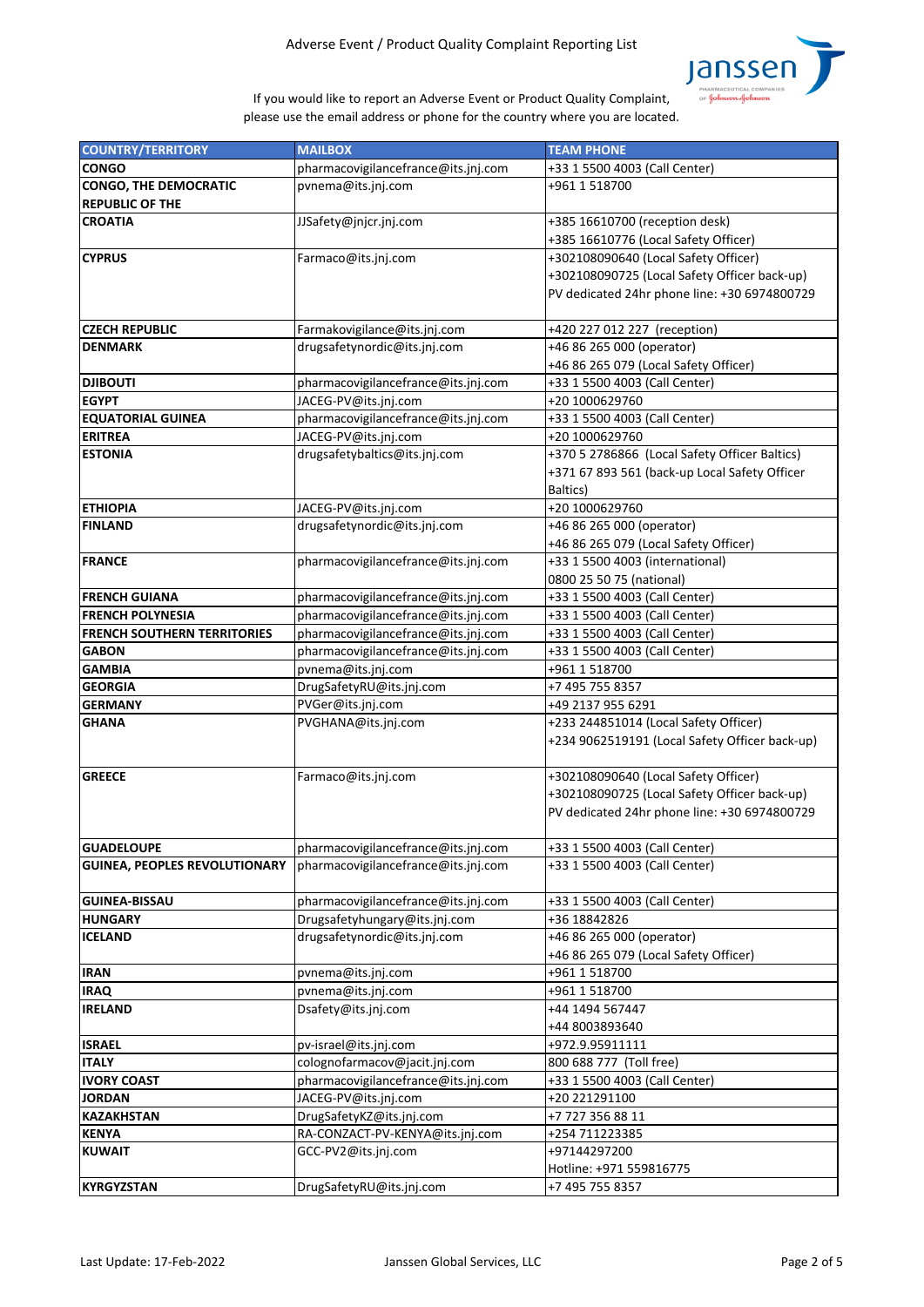

| <b>COUNTRY/TERRITORY</b>     | <b>MAILBOX</b>                      | <b>TEAM PHONE</b>                              |
|------------------------------|-------------------------------------|------------------------------------------------|
| <b>LATVIA</b>                | drugsafetybaltics@its.jnj.com       | +370 5 2786888 (Local Safety Officer Baltics)  |
|                              |                                     | +371 67 893 561 (back-up Local Safety Officer  |
|                              |                                     | Baltics)                                       |
|                              |                                     | General LV office phone: +371 6789 3561        |
| <b>LEBANON</b>               | pvnema@its.jnj.com                  | +961 1 518700                                  |
| <b>LESOTHO</b>               | AdverseEventZA@its.jnj.com          | +27 11 518 7100                                |
| <b>LIBERIA</b>               | pvnema@its.jnj.com                  | +961 1 518700                                  |
| <b>LIBYA</b>                 | JACEG-PV@its.jnj.com                | +201000629760                                  |
| <b>LIECHTENSTEIN</b>         | Pharmacovigilance@jacch.jnj.com     | +41 58231 3434                                 |
| <b>LITHUANIA</b>             | drugsafetybaltics@its.jnj.com       | +370 5278 6888 (Local Safety Officer Baltics)  |
|                              |                                     | +371 67 893 561 (Local Safety Officer Baltics) |
| <b>LUXEMBOURG</b>            | PVBenelux@its.jnj.com               | +352 800 29 504                                |
| <b>MACEDONIA</b>             | pvmacedonia@its.jnj.com             | +389 231 09 200                                |
| <b>MADAGASCAR</b>            | pharmacovigilancefrance@its.jnj.com | +33 1 5500 4003 (Call Center)                  |
| <b>MALAWI</b>                | AdverseEventZA@its.jnj.com          | +27 11 518 7100                                |
| <b>MALI</b>                  | pharmacovigilancefrance@its.jnj.com | +33 1 5500 4003 (Call Center)                  |
| <b>MALTA</b>                 | Farmaco@its.jnj.com                 | +302108090640 (Local Safety Officer)           |
|                              |                                     | +302108090725 (Local Safety Officer back-up)   |
|                              |                                     | PV dedicated 24hr phone line: +30 6974800729   |
|                              |                                     |                                                |
| <b>MARTINIQUE</b>            | pharmacovigilancefrance@its.jnj.com | +33 1 5500 4003 (Call Center)                  |
| <b>MAURITANIA</b>            | pharmacovigilancefrance@its.jnj.com | +33 1 5500 4003 (Call Center)                  |
| <b>MAURITIUS</b>             | medisource@its.jnj.com              | +33 1 5500 4003 (Call Center)                  |
| <b>MAYOTTE ISLANDS</b>       | pharmacovigilancefrance@its.jnj.com | +33 1 5500 4003 (Call Center)                  |
| <b>MOLDOVA</b>               | DrugSafetyRU@its.jnj.com            | +7 495 755 8357                                |
| <b>MONACO</b>                | pharmacovigilancefrance@its.jnj.com | +33 1 5500 4003 (Call Center)                  |
| <b>MONGOLIA</b>              | DrugSafetyRU@its.jnj.com            | +7 495 755 8357                                |
| <b>MONTENEGRO</b>            | drug.safety@its.jnj.com             | +381 11 3536 811                               |
| <b>MOROCCO</b>               | pharmacovigilancefrance@its.jnj.com | +33 1 5500 4003 (international number)         |
| <b>MOZAMBIQUE</b>            | AdverseEventZA@its.jnj.com          | +27 11 518 7100                                |
| <b>NAMIBIA</b>               | AdverseEventZA@its.jnj.com          | +27 11 518 7100                                |
| <b>NETHERLANDS</b>           | PVBenelux@its.jnj.com               | +31 800 242 42 42                              |
| <b>NEW CALEDONIA</b>         | pharmacovigilancefrance@its.jnj.com | +33 1 5500 4003 (Call Center)                  |
| <b>NIGER REPUBLIC</b>        | pharmacovigilancefrance@its.jnj.com | +33 1 5500 4003 (Call Center)                  |
| <b>NIGERIA</b>               | PVNIGERIA@its.jnj.com (J&J)         | +234 9062519191 (Local Safety Officer)         |
| <b>NORWAY</b>                | drugsafetynordic@its.jnj.com        | +46 86 265 000 (operator)                      |
|                              |                                     | +46 86 265 079 (Local Safety Officer)          |
| <b>OMAN</b>                  | GCC-PV2@its.jnj.com                 | +97144297200                                   |
|                              |                                     | Hotline: +971 559816775                        |
| <b>PAKISTAN</b>              | GCC-PV2@its.jnj.com                 | +97144297200                                   |
|                              |                                     | Hotline: +971 55 981 6775                      |
| <b>POLAND</b>                | JanssenPVPoland@its.jnj.com         | +48 22 237 60 00                               |
| <b>PORTUGAL</b>              | RA-JNJPT-farmacovigi@ITS.JNJ.com    | +351 214368600                                 |
| <b>QATAR</b>                 | GCC-PV2@its.jnj.com                 | +97144297200                                   |
|                              |                                     | Hotline: +971 559816775                        |
| <b>REUNION</b>               | pharmacovigilancefrance@its.jnj.com | +33 1 5500 4003 (Call Center)                  |
| <b>ROMANIA</b>               | safetyjc-romania@its.jnj.com        | +40 212071800 (J&J reception desk)             |
|                              |                                     | +40 726166591 (LSO)                            |
|                              |                                     | +40 731796462 (Back-up LSO)                    |
| <b>RUSSIA</b>                | DrugSafetyRU@its.jnj.com            | +7 495 755 8357                                |
| <b>RWANDA</b>                | pvnema@its.jnj.com                  | +961 1 518700                                  |
| <b>SAO TOME AND PRINCIPE</b> |                                     | +39 02 25101                                   |
|                              | colognofarmacov@jacit.jnj.com       | 800 688 777 (Toll free)                        |
| <b>SAN MARINO</b>            | pharmacovigilancefrance@its.jnj.com | +33 1 5500 4003 (Call Center)                  |
|                              |                                     |                                                |
| <b>SAUDI ARABIA</b>          | GCC-PV2@its.jnj.com                 | +966 114339133                                 |
|                              |                                     | Hotline: +966 540015811                        |
| <b>SENEGAL</b>               | pharmacovigilancefrance@its.jnj.com | +33 1 5500 4003 (Call Center)                  |
| <b>SERBIA</b>                | drug.safety@its.jnj.com             | +381 11 3536 811                               |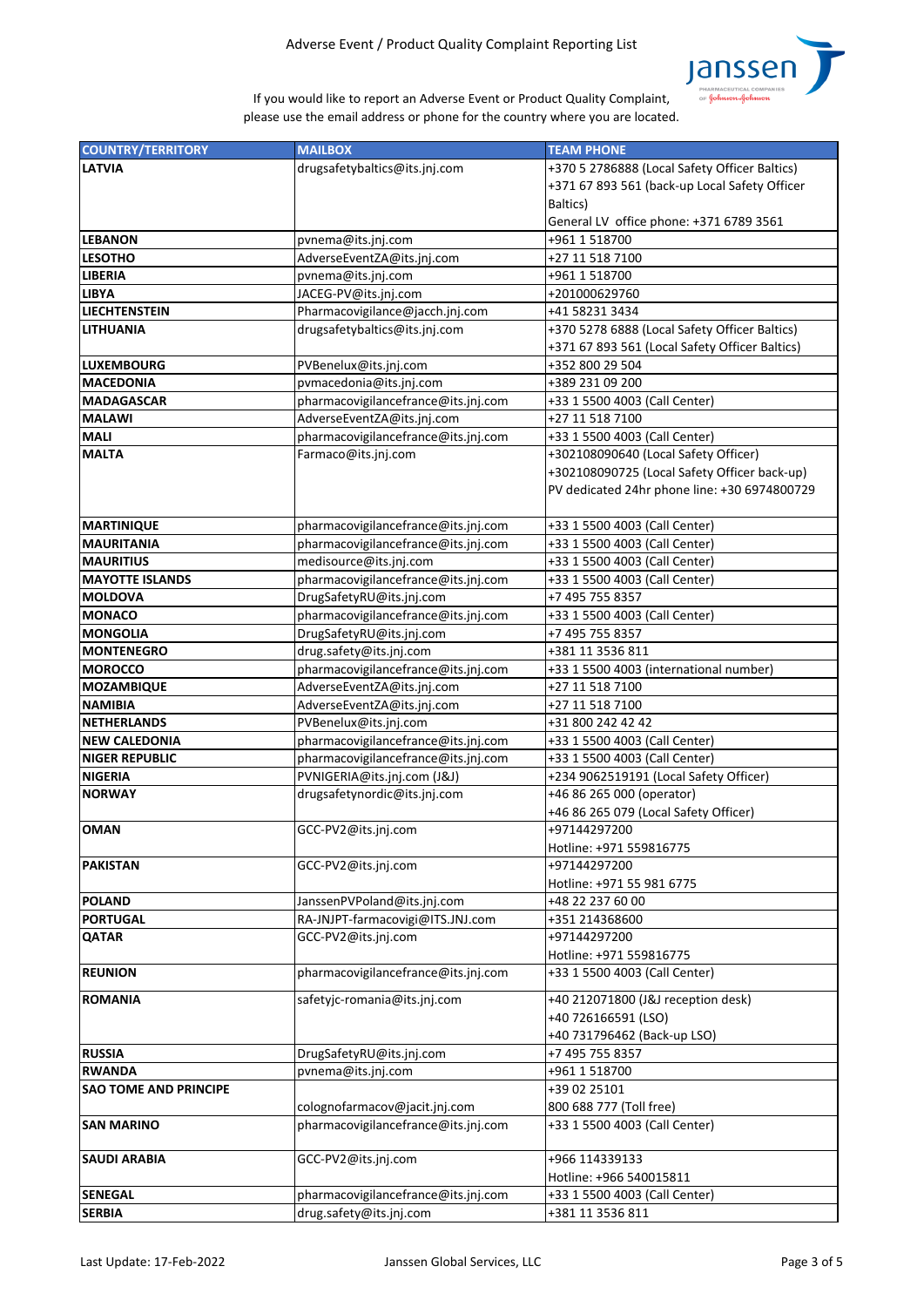

| <b>COUNTRY/TERRITORY</b>               | <b>MAILBOX</b>                      | <b>TEAM PHONE</b>                     |
|----------------------------------------|-------------------------------------|---------------------------------------|
| <b>SEYCHELLES</b>                      | AdverseEventZA@its.jnj.com          | +27 11 518 7100                       |
| <b>SIERRA LEONE</b>                    | pvnema@its.jnj.com                  | +961 1 518700                         |
| <b>SLOVAK REPUBLIC</b>                 | Farmakovigilance@its.jnj.com        | +421 232 408 400 (reception)          |
| <b>SLOVENIA</b>                        | janssen_safety_slo@its.jnj.com      | +386 1401 1800                        |
| <b>SOMALIA</b>                         | JACEG-PV@its.jnj.com                | +201000629760                         |
| <b>SOUTH AFRICA</b>                    | AdverseEventZA@its.jnj.com          | +27 11 518 7100                       |
| <b>SPAIN</b>                           | farmacovigilanciaSpain@its.jnj.com  | +34 661 421 646                       |
|                                        |                                     | +34 91 722 8100 (reception desk)      |
| <b>ST.BARTHELEMY</b>                   | pharmacovigilancefrance@its.jnj.com | +33 1 5500 4003 (Call Center)         |
| <b>ST.MARTIN</b>                       | pharmacovigilancefrance@its.jnj.com | +33 1 5500 4003 (Call Center)         |
| <b>ST.PIERRE &amp; MIQUELON</b>        | pharmacovigilancefrance@its.jnj.com | +33 1 5500 4003 (Call Center)         |
| <b>SUDAN</b>                           | JACEG-PV@its.jnj.com                | +201000629760                         |
| <b>SWAZILAND</b>                       | AdverseEventZA@its.jnj.com          | +27 11 518 7100                       |
| <b>SWEDEN</b>                          | drugsafetynordic@its.jnj.com        | +46 86 265 000 (operator)             |
|                                        |                                     | +46 86 265 079 (Local Safety Officer) |
| <b>SWITZERLAND</b>                     |                                     | +41 58 231 3434                       |
|                                        | Pharmacovigilance@jacch.jnj.com     |                                       |
| <b>SYRIA</b>                           | pvnema@its.jnj.com                  | +961 151 8700                         |
| <b>TAJIKISTAN</b>                      | DrugSafetyRU@its.jnj.com            | +7 495 755 8357                       |
| <b>TANZANIA</b>                        | AdverseEventZA@its.jnj.com          | +27 11 518 7100                       |
| <b>TOGO</b>                            | pharmacovigilancefrance@its.jnj.com | +33 1 5500 4003 (Call Center)         |
| <b>TUNISIA</b>                         | pharmacovigilancefrance@its.jnj.com | +33 1 5500 4003 (Call Center)         |
| <b>TURKEY</b>                          | pv-tr@its.jnj.com                   | +90 216 538 2383                      |
| <b>TURKMENISTAN</b>                    | DrugSafetyRU@its.jnj.com            | +7 495 755 8357                       |
| <b>UGANDA</b>                          | AdverseEventZA@its.jnj.com          | +27 11 518 7100                       |
| <b>UKRAINE</b>                         | DrugSafetyUA@its.jnj.com            | +38 (044) 498 08 88                   |
| <b>UNITED ARAB EMIRATES</b>            | GCC-PV2@its.jnj.com                 | +97144297200                          |
|                                        |                                     | Hotline: +971 559816775               |
| <b>UNITED KINGDOM</b>                  | DSafety@its.jnj.com                 | +44 1494 567447                       |
|                                        |                                     | +44 8003893640                        |
| <b>UZBEKISTAN</b>                      | DrugSafetyRU@its.jnj.com            | +7 495 755 8357                       |
| IVATICAN CITY STATE                    | colognofarmacov@jacit.jnj.com       | +39 02 25101                          |
|                                        |                                     | 800 688 777 (Toll free)               |
| <b>WALLIS AND FUTUNA</b>               | pharmacovigilancefrance@its.jnj.com | +33 1 5500 4003 (Call Center)         |
| <b>YEMEN</b>                           | GCC-PV2@its.jnj.com                 | +97144297200                          |
|                                        |                                     | Hotline: +971 559816775               |
| <b>ZAMBIA</b>                          | AdverseEventZA@its.jnj.com          | +27 11 518 7100                       |
| <b>ZIMBABWE</b>                        | AdverseEventZA@its.jnj.com          | +27 11 518 7100                       |
| <b>LATIN AMERICA (LATAM)</b>           |                                     |                                       |
| <b>ANTIGUA BARBUDA</b>                 | infojanssen@janpa.jnj.com           | N/A (no phone number available)       |
| <b>ARGENTINA</b>                       | infojanssen@janar.jnj.com           | 0800 122 0238                         |
| <b>ARUBA</b>                           | infojanssen@janpa.jnj.com           | N/A (no phone number available)       |
| <b>BAHAMAS</b>                         | infojanssen@janpa.jnj.com           | N/A (no phone number available)       |
| <b>BARBADOS</b>                        | infojanssen@janpa.jnj.com           | N/A (no phone number available)       |
| <b>BELIZE</b>                          | infojanssen@janpa.jnj.com           | N/A (no phone number available)       |
| <b>BERMUDA</b>                         | infojanssen@janpa.jnj.com           | N/A (no phone number available)       |
| <b>BOLIVIA, PLURINATIONAL STATE OF</b> | infojanssen@janar.jnj.com           | 800 100 990                           |
|                                        |                                     |                                       |
| <b>BRAZIL</b>                          | sac@janbr.jnj.com                   | 0800 701 1851                         |
|                                        | safe@janbr.jnj.com                  |                                       |
| <b>CAYMAN ISLANDS</b>                  | infojanssen@janpa.jnj.com           | N/A (no phone number available)       |
| <b>CHILE</b>                           | infojanssen@jancl.jnj.com           | 800 835 161                           |
| <b>COLOMBIA</b>                        | infojanssen@janco.jnj.com           | 01800 7522231                         |
| <b>COSTA RICA</b>                      | infojanssen@janpa.jnj.com           | 800 0521607                           |
| <b>CURACAO</b>                         | infojanssen@janpa.jnj.com           | N/A (no phone number available)       |
| <b>DOMINICAN REPUBLIC</b>              | infojanssen@janpa.jnj.com           | +18887600103                          |
| <b>ECUADOR</b>                         | infojanssen@janec.jnj.com           | 1800000043                            |
| <b>EL SALVADOR</b>                     | infojanssen@janpa.jnj.com           | 800 6987                              |
| <b>GRENADA</b>                         |                                     |                                       |
|                                        | infojanssen@janpa.jnj.com           | N/A (no phone number available)       |
| <b>GUATEMALA</b>                       | infojanssen@janpa.jnj.com           | 18008350399                           |